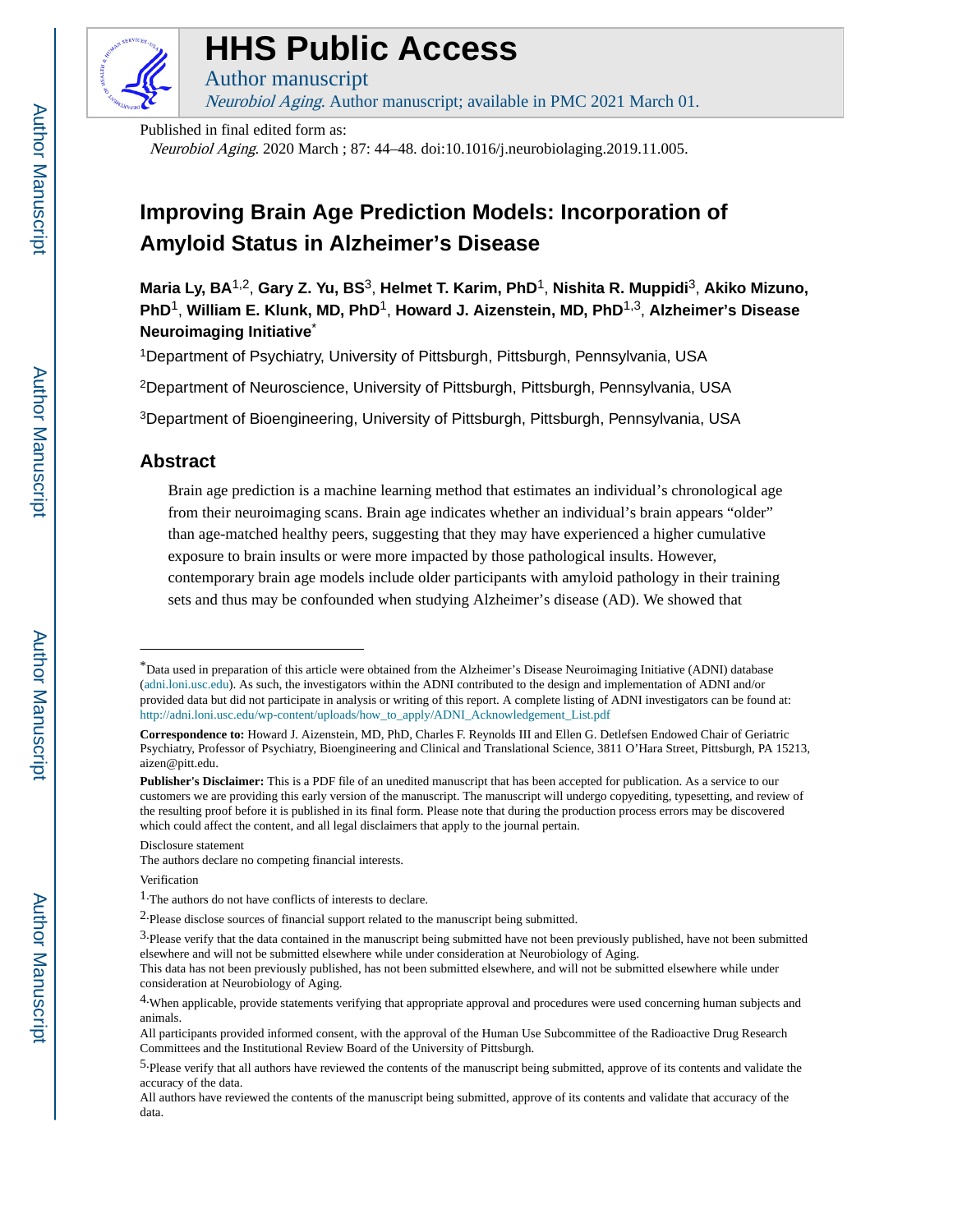amyloid status is a critical feature for brain age prediction models. We trained a model on T1 weighted MRI images participants without amyloid pathology. MRI data were processed to estimate gray matter density voxel-wise, which were then used to predict chronological age. Our model performed accurately comparable to previous models. Notably, we demonstrated more significant differences between AD diagnostic groups than other models. Additionally, our model was able to delineate significant differences in brain age relative to chronological age between cognitively normal individuals with and without amyloid. Incorporation of amyloid status in brain age prediction models ultimately improves the utility of brain age as a biomarker for AD.

#### **Keywords**

brain reserve; cognitive reserve; resilience; brain aging; amyloid; Alzheimer's disease

#### **1. Introduction**

Neuroimaging-based brain age prediction may serve as a promising, individualized biomarker of brain health (Cole and Franke 2017) to understand the highly heterogeneous biological changes that occur in aging. Machine learning brain age prediction models learn the association between age and neuroimaging data in healthy individuals, where brain age is approximately equal to chronological age in healthy individuals. Once trained, the brain age model may be utilized in independent samples as a marker of brain health. If the resulting brain age is lower than chronological age, that individual may have a "younger" brain than expected and may be more resistant to or have accumulated less pathology. Alternatively, if predicted brain age is greater than chronological age, that individual may have an "older" brain than expected, and may have a genetic predisposition, or have experienced a higher cumulative exposure to brain insults. These individuals may have been more impacted by pathological insults due to less effective homeostatic mechanisms compared to their age-matched peers. Brain age prediction models have demonstrated the association of increased brain age with cognitive impairment, Alzheimer's disease (AD), traumatic brain injury, Down's syndrome, HIV, and more (Behehsti 2018, Liem 2017, Cole 2015, Cole 2017, Gaser and Franke 2013).

Prior brain age models have been limited due to the inclusion of amyloid positive older participants in the training sets. It has been demonstrated that amyloid  $(A\beta)$  deposition, which is a hallmark of AD, may occur decades prior to the clinical onset of AD (Sperling 2011, Jack 2013). However, the neurotoxic effects of amyloid may be exerted on the brain for years before manifestation of overt cognitive impairment (Aizenstein 2008). In this period of time before cognitive symptoms appear, Aβ(−) and Aβ(+) individuals demonstrate subtle structural or functional differences, such as grey matter (Mattsson 2014) and white matter atrophy (Vipin 2019), cerebral hypometabolism (Bozoki 2014), disruptions in grey matter networks (Ten Kate 2018), default mode network, and the central executive network (Lim 2014). It is possible that brain age models not accounting for amyloid status in the training set (Aβ insensitive models) may not detect these very subtle differences and distinguish between individuals in these stages. Therefore, we trained a brain age model with only cognitively normal,  $\mathbf{A}\mathbf{\beta}(-)$  individuals to potentially improve the utility of brain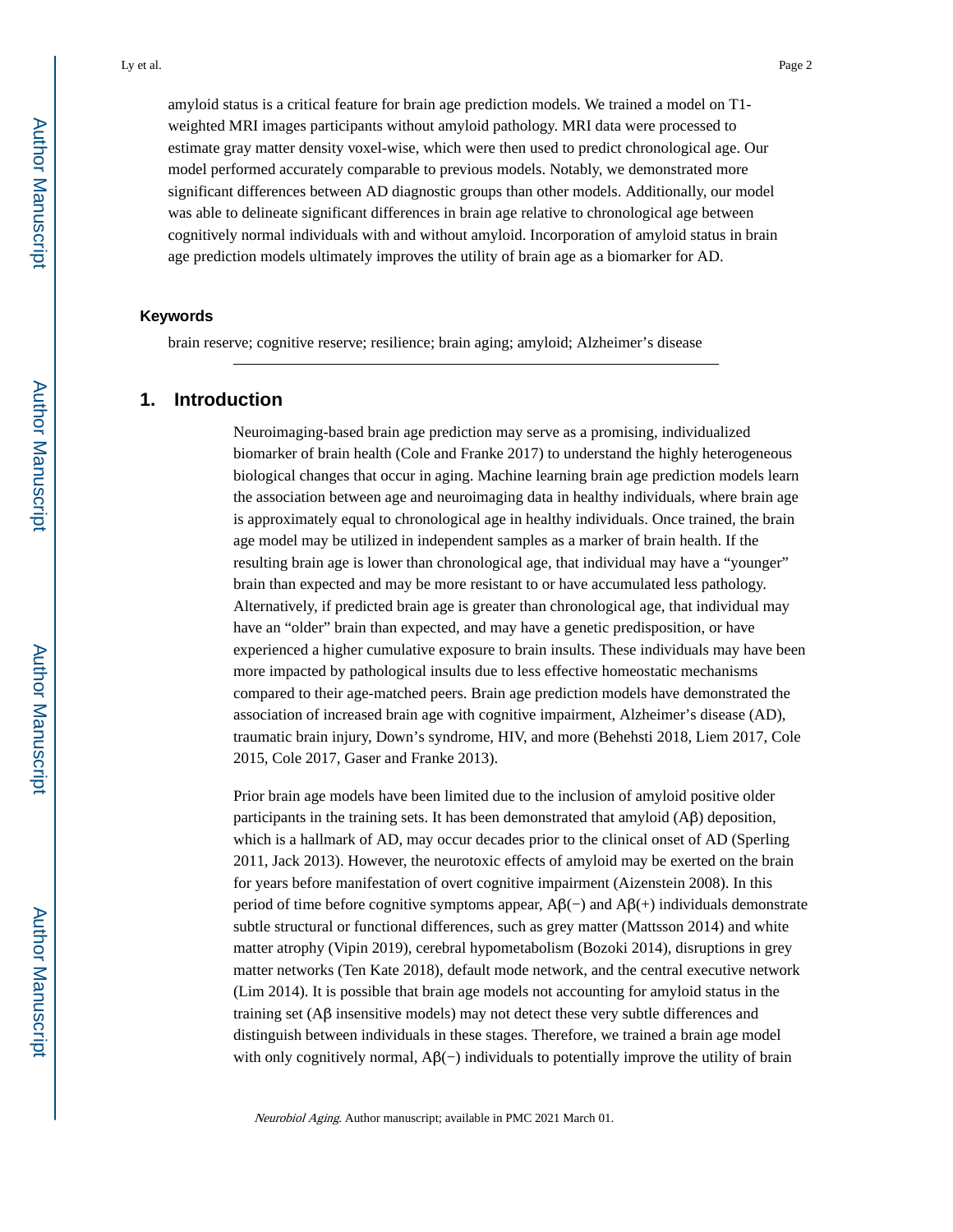age as a biomarker in the context of aging and AD. We then applied multivariable regression modeling to examine for differences between AD cognitive diagnostic stages, as well as amyloid status among cognitively healthy participants. In addition, we compared our results against brain ages obtained from a well-known but amyloid insensitive brain age model (Cole 2015, Cole 2017). We hypothesized that the association between brain age and chronological age would be moderated by group – specifically we hypothesized that the Aß(+) group would have a greater positive association between brain age and chronological as compared to the Aß(−) group indicating a more rapid aging process (cross-sectionally). We further hypothesized that more severe diagnostic groups (CN < EMCI < LMCI < AD) would have more rapid associations between brain and chronological age.

#### **2. Methods**

#### **2.1 Data cohorts**

This study included a total of 1256 structural magnetic resonance imaging (MRI) scans from a combination of publicly available databases (full details in supplement). All scans were acquired using standard T1-weighted sequences. See supplement for more detailed cohort information.

#### **2.2 Training set**

The training set consisted of 757 images from healthy,  $A\beta$ (−) individuals from the ADNI (n=92, mean age 73.9, range 60–85, 3T), IXI (n=264, mean age 34.9, range 20–49, 1.5 and 3T), and OASIS-3 (n=401, mean age 66.0, range 42–85, 3T) datasets (Supplemental Table 1). Inclusion criteria were the age range of 20–85, normal cognitive function, and sustained global amyloid-PET negativity over at least 3 years (only for participants of age 50+ since detectable amyloid deposition is almost non-existent in individuals without genetic mutations <50 years old). The earliest corresponding T1 with negative amyloid status was selected for use in the training set. Participants were excluded for cognitive impairment, memory complaint, dementia, history of psychosis or neurologic disorders, and contraindications to MRI and PET imaging.

#### **2.3 Test sets**

The test sets (Supplemental Tables 2 and 3) consisted of 491 3T T1-images from six groups: 1) cognitively normal (CN) and Aβ(−) individuals from the ADNI dataset (CN-Aβ(−), n=51); 2) CN, Aβ(−) individuals from the Pittsburgh community dataset (CN-Aβ(−) PITT, n=32); 3) ADNI CN,  $\mathbf{A}\beta$ (+) individuals (CN- $\mathbf{A}\beta$ (+), n=51); 4) ADNI early mild cognitive impairment (MCI) individuals (EMCI, n=195); 5) ADNI late MCI (LMCI, n=88); and 6) ADNI AD individuals (AD, n=74). The CN-A $\beta$ (−) group was used as an independent validation set for the model. All participants were between the age of 60–85. All CN-A $\beta$ (−) individuals sustained Aβ-PET negativity over 3 years, while CN-Aβ(+) individuals demonstrated Aβ-PET positivity. The CN-Aβ(−) PITT cohort was included as an additional community-based comparison against the ADNI CN cohorts. All CN cohorts were matched by age (mean age matched). EMCI, LMCI, and AD groups were all  $\mathsf{A}\mathsf{B}(+)$  and are described in ADNI protocols. No test set participants were used in training of the model.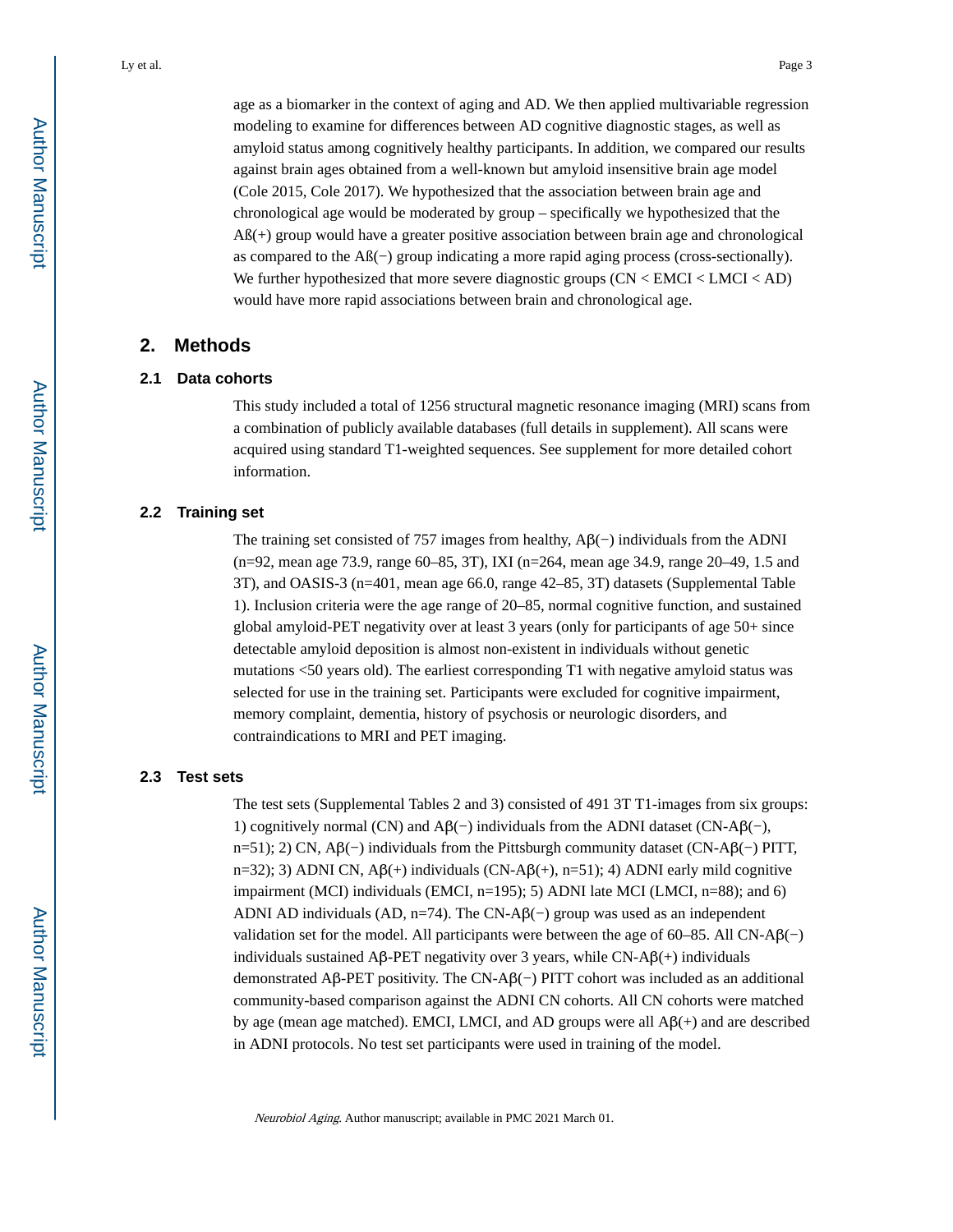#### **2.4 Image pre-processing**

Using the Statistical Parametric Mapping (SPM12) software package, structural images were segmented into tissue classes (gray, white, cerebrospinal fluid, skull, soft-tissue, and air). We utilized the nonlinear DARTEL (fast diffeomorphic registration) algorithm to register images to the Montreal Neurological Institute (MNI) space then generated a template per cohort, and then smoothed with a 4 mm smoothing kernel.

#### **2.5 Machine learning model creation and validation**

The Pattern Recognition for Neuroimaging Toolbox (PRoNTo) (Schrouff 2013) was used to create the machine learning model. Whole brain, voxel-wise grey matter densities were mean-centered and then were used to compute a similarity matrix kernel – in particular we used the simple dot product (this is an NxN matrix that estimates the distance or similarity between any two participants). This matrix was used in a Gaussian Processes Regression model with the similarity matrix as the independent variable and chronologic age as the dependent variable with cohort (i.e., ADNI, IXI, or OASIS-3) as a covariate. Accuracy of the machine learning model was assessed by running a 10-fold cross-validation on the training set. We permuted chronological age (500 permutations) to assess the significance of the model prediction. Since each fold may result in slightly different models, the final overall model was an average of the 10-fold cross-validation. This average model was then tested on a separate independent test set of  $CN-A\beta(-)$ , which served as a hold-out test set. We also assessed the validity of brain age prediction by comparing brain age between CN-Aβ(−), CN-Aβ(−) PITT, CN-Aβ(+), EMCI, LMCI, and AD participants. The CN-Aβ(−), CN-Aβ(−) PITT, CN-Aβ(+), EMCI, LMCI, and AD participants were not part of the training in any way.

#### **2.6 Comparison against amyloid insensitive brain age model**

We also computed brain age using a model that has been previously described, validated, and widely implemented in previous literature which does not account for amyloid status in its training (Cole 2015, Cole 2017). Code for the model was downloaded from [https://](https://github.com/james-cole/brainageR) [github.com/james-cole/brainageR.](https://github.com/james-cole/brainageR) This was used to estimate predicted brain age based on each participant's gray matter and white matter data. We used this brain age measure as an amyloid-insensitive brain age compared to our model that accounted for amyloid.

#### **2.7 Statistical Analysis**

All statistical analyses were conducted in JMP Pro 14.1.0 (SAS Institute Inc., 2018). Multivariable regression modeling was used to determine the effects of chronological age (CA), group, and CA-group interactions on brain age. This was performed for the AD cognitive diagnostic stages (CN, EMCI, LMCI, and AD), as well as CN subgroups of differing amyloid status (CN-Aβ(−), CN-Aβ(−) PITT, CN-Aβ(+)). Non-significant interactions were removed from the final model. Values of  $r$ ,  $\mathbb{R}^2$  and mean absolute error (MAE) were evaluated for the goodness of fit of the model. The same analyses were performed on the results of the amyloid insensitive model.

Difference between brain age and chronological age has been previously utilized to identify differences, however recently it has been shown that the strength of the correlation between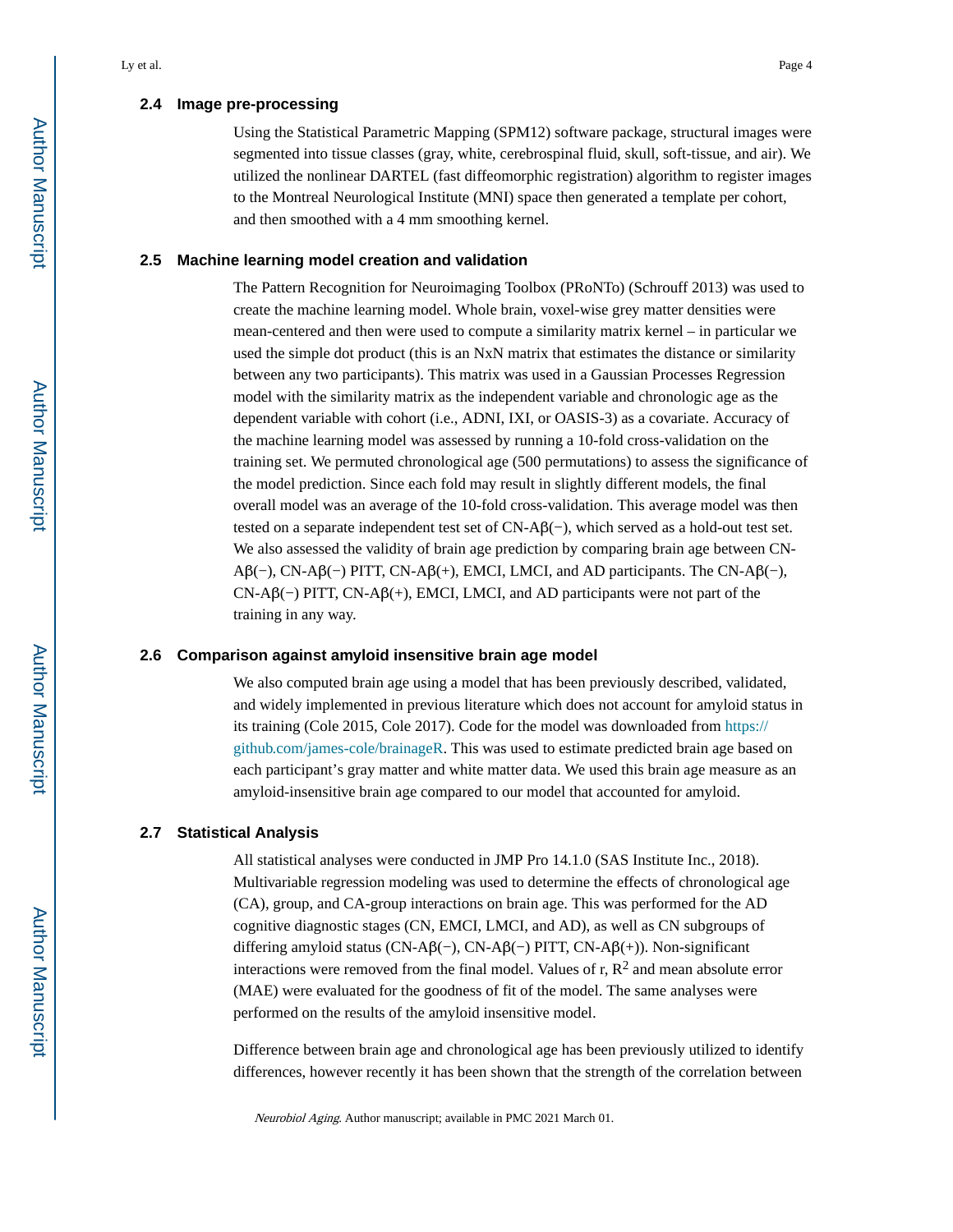brain age and chronological age does not guarantee that the difference will be estimated accurately (Smith 2019). Further, the difference between brain age and chronological age is not orthogonal to chronological age – this means that factors correlated with age may be falsely associated with difference between brain and chronological age (Smith 2019). By modeling brain age statistically with chronological age as a predictor, we circumvent the need to compute this brain age and chronological age difference. This also allows for quadratic associations with chronological age to be modeled (we did not do this here).

#### **2.8 Cross-Validated Prediction of Groups using Logistic Classifier**

To help understand the predictive potential of these features, we trained a simple logistic classifier for predicting the groups (CN-Aß(−), CN-Aß(+), EMCI, LMCI, and AD) using the following: chronological age alone; brain age alone; and chronological age and brain age. Since there is a high number of individuals in the EMCI group, we decided to include 30 participants from each group to help balance our logistic classifier (as to not overfit on EMCI). We conducted following analysis 500 times: (1) choose a random set of 30 participants from each group; (2) train the logistic classifier on this training set of 150; and (3) output predictions on other individuals not in training set. We then computed the average prediction for each participant across the 500 repetitions. We then evaluated the model's performance based on area under the curve (AUC), accuracy, sensitivity, and specificity. Since the number of participants in the EMCI group is large, we needed a baseline model to help understand what performance we need to improve upon. We used the ZeroR model, which predicts groups by choosing the most common category (i.e., each participant is identified as EMCI) – this is a baseline model that evaluates how good of an accuracy, sensitivity, and specificity we need to improve upon chance prediction. We describe this model in Supplementary Figure 4. We conducted the same predictions using the Cole model as well.

## **3. Results**

Training set demographics are shown in supplemental table 1, test set demographics between cognitive groups (CN, EMCI, LMCI, and AD) are shown in supplemental table 2, and test set demographics between amyloid groups (CN-Aβ(−), CN-Aβ(−) PITT, CN-Aβ(+)) are shown in supplemental table 3. Cognitive groups differ by sex, chronological age, and education. The CN-Aβ(−), CN-Aβ(−) PITT, and CN-Aβ(+) groups do not differ by chronological age but do differ by education.

#### **3.1 Brain age model prediction: training and independent validation sets**

In our training set, our model accurately predicted brain age ( $r(756) = 0.94$ ,  $p<0.002$ ;  $R^2 =$ 0.88,; and mean absolute error  $(MAE) = 4.9$  years) (Supplemental Figure 1). We also show that this model does not violate any assumptions (Supplemental Figure 2). In the ADNI CN- $\text{A}\beta$ (–) independent validation set, our model also accurately predicted brain age (r(50) = 0.64,  $R^2 = 0.42$ , and MAE = 3.7 years). The model also accurately predicted brain age in the entire test set  $(r(490) = 0.60; R2 = 0.36;$  and mean absolute error  $(MAE) = 4.65$  years). The voxel-wise coefficients of the model that predict chronological age are shown in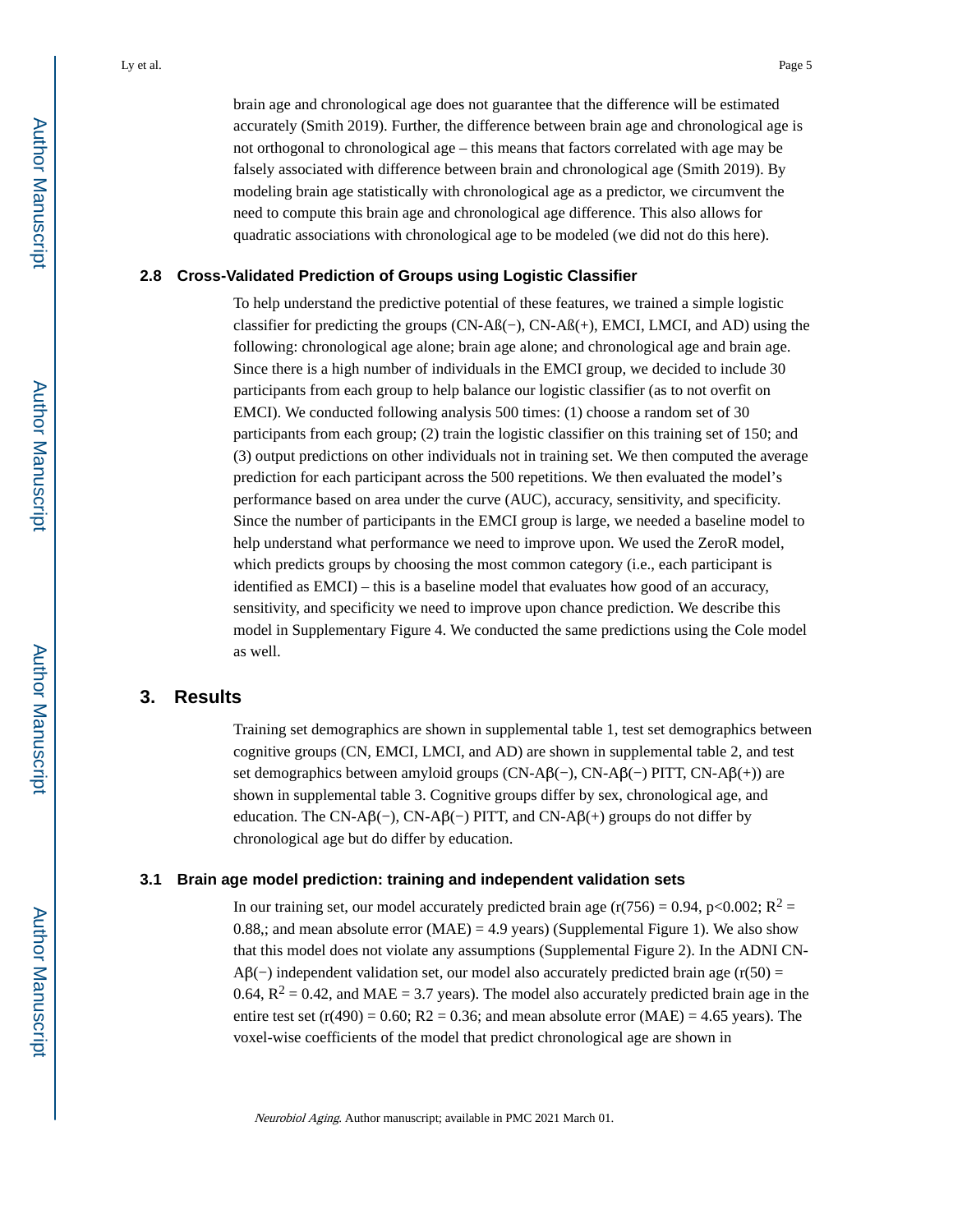Supplemental Figure 3 and are also in a supplementary file that can be visualized with imaging software.

#### **3.2 Multivariable linear regression model between brain age and chronological age with group effects**

For the Aβ(−) trained model results, diagnostic group (CN, EMCI, LMCI, and AD) were significantly associated with BA even after adjusting for race, sex, and education (F(3, 487)=62.3, p<0.0001, Figure 1, Table 1). Pairwise post-hoc group comparisons identified significant differences between groups (Supplemental Table 4): 1) the CN had a lower brain age compared to EMCI, LMCI, and AD; 2) EMCI had a greater association between chronological and brain age compared to LMCI and AD [age by group interaction]; and 3) LMCI had a lower brain age compared to AD. For the  $\mathsf{A}\mathsf{B}(-)$  trained model results, CN subgroups (CN-Aβ(−), CN-Aβ(−) PITT, CN-Aβ(+)) were significantly associated with BA even after adjusting for race, sex, and education  $(F(2, 131)=3.3, p=0.04,$  Figure 1, Table 1). The CN-Aβ(−) PITT had a lower brain age compared to CN-Aβ(+), but there were no differences between CN-A $\beta$ (−) and CN-A $\beta$ (+) (Figure 1).

For the Aβ insensitive model results, diagnostic group (CN, EMCI, LMCI, and AD) was also significantly associated with BA (F(3, 487)=6.9, p<0.0001, Figure 1, Supplemental Table 5). However, post-hoc group comparisons showed that (Supplemental Table 6) EMCI had greater brain age compared to CN, LMCI, and AD. Although there were significant differences between CN and EMCI, incremental differences between stages did not follow AD progression (CN to EMCI to LMCI to AD). In addition, there were no significant differences between CN subgroups (Supplemental Table 5,  $F(2, 131)=0.4$ ,  $p = 0.68$ ).

#### **3.3 Cross-validated simple logistic classifier**

The baseline model (ZeroR), which predicts groups by choosing the most common category, had an accuracy of 42%, sensitivity of 21%, and specificity of 80%. We found that chronological age alone has an accuracy of 32%, sensitivity of 24%, and specificity of 82% with an AUC of 0.61. We found that brain age alone improves upon this with an accuracy of 41%, sensitivity of 34%, and specificity of 84% with an AUC of 0.66. Finally, those two features together had an accuracy of 42%, sensitivity of 42%, and specificity of 85% with an AUC of 0.71. We have plotted receiver-operating characteristic (ROC) curves in supplemental figure 5. Using brain age from the Cole model, we found an accuracy of 17%, sensitivity of 19%, and specificity of 80% with an AUC of 0.56. Using brain age from the Cole model combined with chronological age, we found an accuracy of 32%, sensitivity of 22%, and specificity of 82% with an AUC of 0.62.

## **4. Discussion**

We trained a brain age model on individuals without significant amyloid pathology to improve the utility of brain age as a potential biomarker in aging and AD. Our model predicted brain age with similar accuracy as compared with previous brain age models (Franke and Cole 2017, Beheshti 2018), both in cross-validation and in the independent test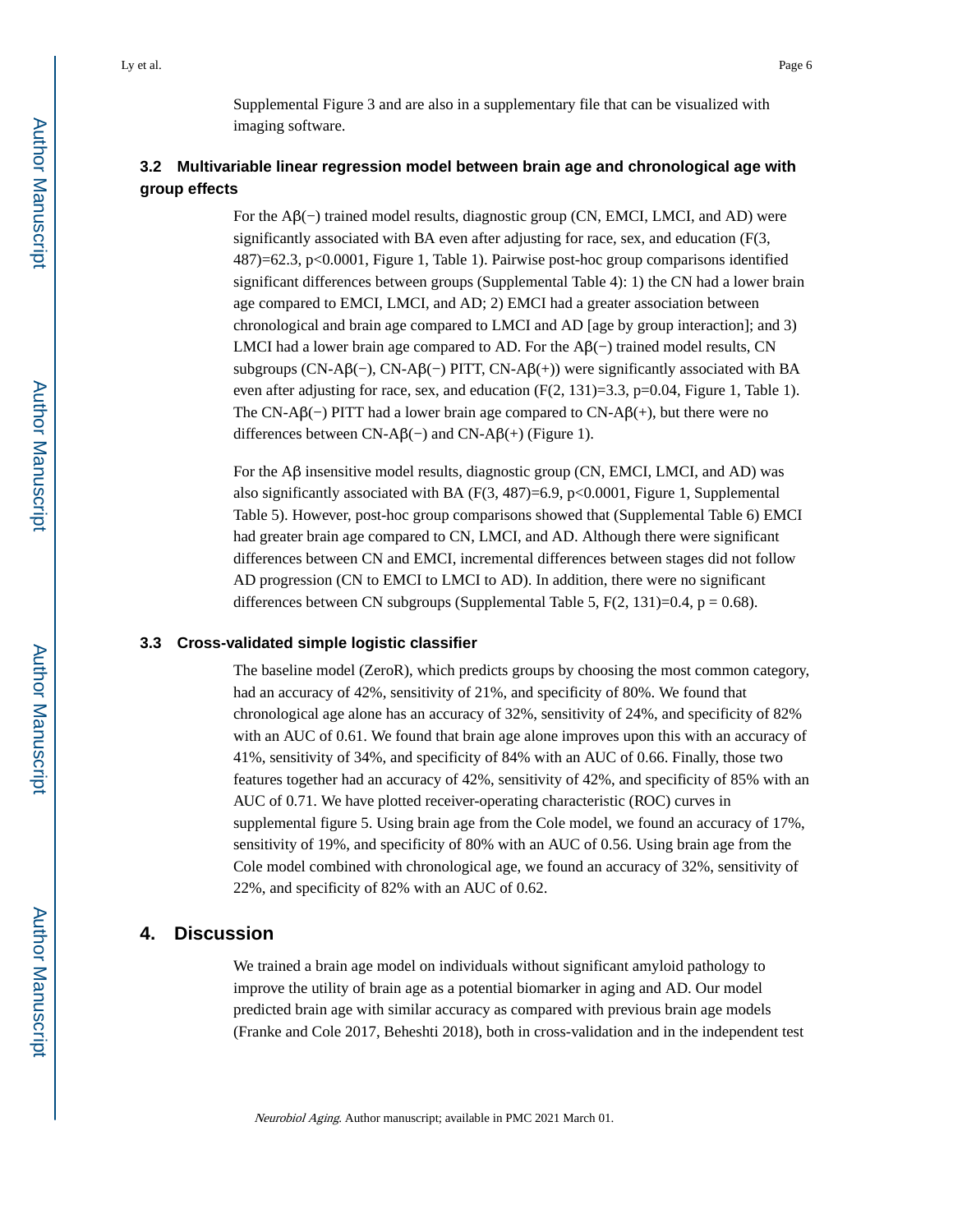While our model distinguished between all stages of AD diagnoses, later stages showed increasing differences in BA over CA, suggesting that later AD progression results in exacerbated structural changes (as supported by Jack 2013, Sperling 2011).

The slope of the EMCI line was significantly higher than those of LMCI and AD, suggesting that in this stage specifically, BA reflects the greatest extent of structural change over time relative to other diagnostic stages. The other stages with similar slopes may reflect incrementally increased disease burden or diminished reserve rather than "accelerated aging," although a longitudinal study would be needed for further interpretation.

For the cognitively normal groups, our model was able to significantly distinguish between the CN-Aβ(−) PITT and CN-Aβ(+) groups, but not the CN-Aβ(−) and CN-Aβ(+) groups. This may be attributed to the Pittsburgh cohort being recruited from community dwelling older adults for a normal aging study, whereas the ADNI cohort has been recruited from ADRCs, which may include individuals with subjective cognitive decline or other factors not accounted for in exclusion criteria, which may warrant additional study.

To our knowledge, our model demonstrates the greatest incremental differences in BA over CA between diagnostic stages of AD disease progression. In addition, it is the first to consider amyloid status in defining the BA prediction model. Notably, a prevailing amyloid insensitive brain age model was not able to correctly order the diagnostic stage test groups or distinguish between any CN subgroups. Although comparisons between additional amyloid insensitive models are warranted, these preliminary results show strong potential for the consideration of amyloid status in training of brain age models.

In addition, our results demonstrate that there is potential clinical utility of machine-learning brain age models in the monitoring of AD. When considering that MRI is relatively inexpensive and non-invasive relative to PET and is commonly obtained in cases of subjective cognitive concern without objective memory impairment, more developed models may offer benefits in tracking disease progression and informing decision making regarding PET imaging. Our two-feature (chronological age and brain age) simple logistic classifier was capable of predicting groups, indicating their capacity as predictive features. We noted that brain age improved classification of groups with chronological age.

One limitation of this study is the diminished correlation coefficient in the independent validation set ( $r = 0.64$ , compared to  $r = 0.94$  in the training set). The diminished value may be explained by the lower number of participants in the test set (51 vs. 757 in the training set) and the restricted age range of the test sample (60–85 years compared to 20–85 in the training sample), which reduced the total variability that can be explained by the model (Bland and Altman 2011). We also did not evaluate longitudinal changes in cognitive function or amyloid positivity – future longitudinal studies are needed to evaluate these associations.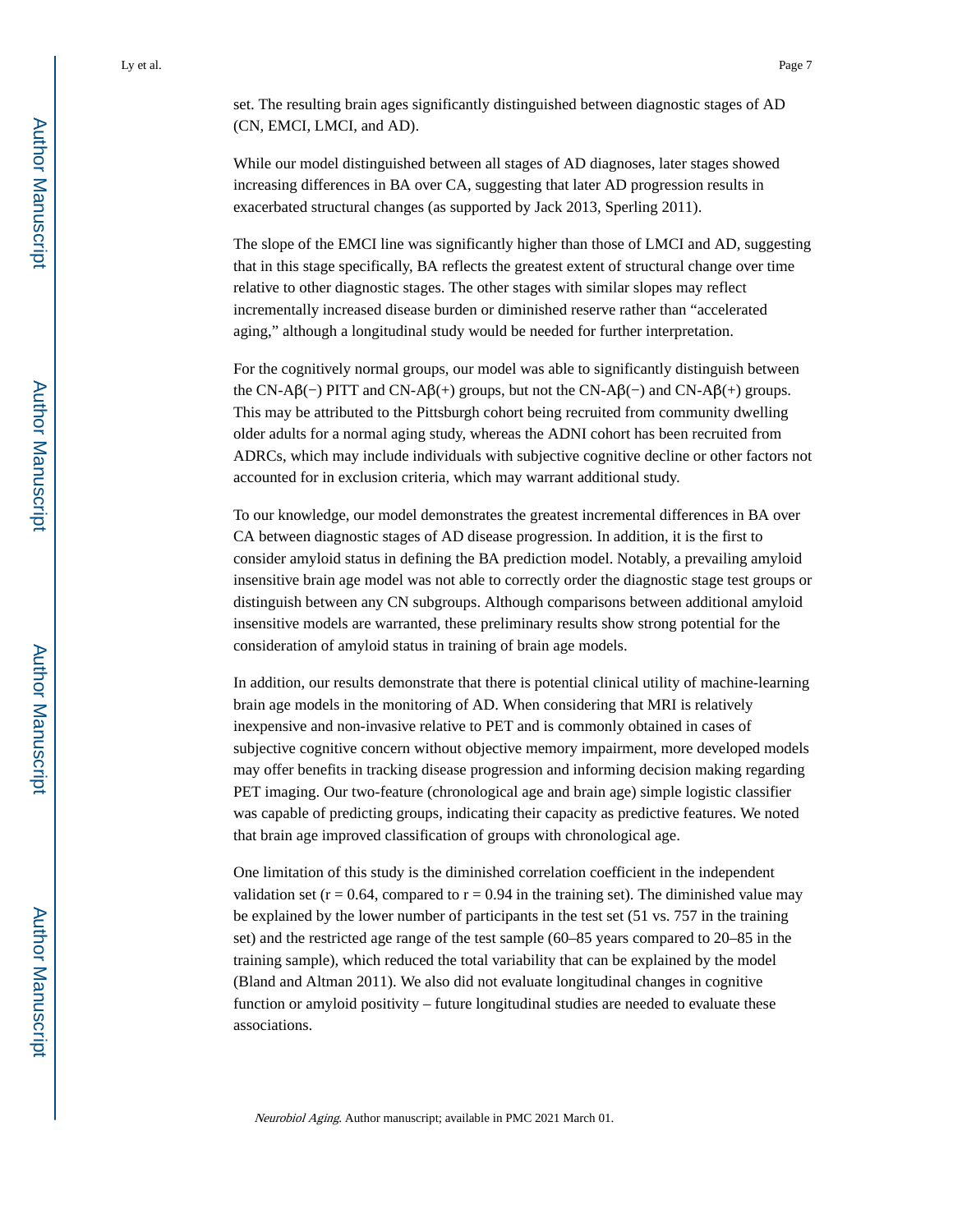Regardless, the MAE of our independent validation set is comparable to previously published brain age models (Franke and Cole 2017), which is a better indicator of model accuracy. Furthermore, a prior study demonstrated a similar diminished correlation coefficient and preserved MAE (Beheshti 2018) with a similar age range. Another limitation of this study is the sparsity of participants between the ages of 45–55 as compared to other age groups. This is expected, as amyloid-PET is not often acquired in those younger than 60.

### **5. Conclusions**

Our  $\text{A}β$ (−) trained model performed superior to a contemporary  $\text{A}β$  insensitive model in both fitting BA for CA and distinguishing between groups of different stages of AD progression. Overall, incorporation of amyloid status in brain age prediction models may improve model performance and the utility of brain age as a biomarker of aging and AD.

#### **Supplementary Material**

Refer to Web version on PubMed Central for supplementary material.

#### **Acknowledgements**

This work was supported by the National Institute on Aging (P01 AG025204, RF1 AG025516, T32 AG021885) and National Institute of Mental Health T32 MH019986. Additional acknowledgements on data sharing for this project may be found in the Supplement.

This work was supported by the National Institute on Aging (P01 AG025204, RF1 AG025516, T32 AG021885) and National Institute of Mental Health T32 MH019986. Data collection and sharing for this project was also funded by the Alzheimer's Disease Neuroimaging Initiative (ADNI) (National Institutes of Health Grant U01 AG024904) and DOD ADNI (Department of Defense award number W81XWH-12–2-0012), the Information eXtraction from Images (IXI) (EPSRC GR/S21533/02), and OASIS-3 [Principal Investigators: T. Benzinger, D. Marcus, J. Morris; NIH P50AG00561, P30NS09857781, P01AG026276, P01AG003991, R01AG043434, UL1TR000448, R01EB009352. ADNI is funded by the National Institute on Aging, the National Institute of Biomedical Imaging and Bioengineering, and through generous contributions from the following: AbbVie, Alzheimer's Association; Alzheimer's Drug Discovery Foundation; Araclon Biotech; BioClinica, Inc.; Biogen; Bristol-Myers Squibb Company; CereSpir, Inc.; Cogstate; Eisai Inc.; Elan Pharmaceuticals, Inc.; Eli Lilly and Company; EuroImmun; F. Hoffmann-La Roche Ltd and its affiliated company Genentech, Inc.; Fujirebio; GE Healthcare; IXICO Ltd.; Janssen Alzheimer Immunotherapy Research & Development, LLC.; Johnson & Johnson Pharmaceutical Research & Development LLC.; Lumosity; Lundbeck; Merck & Co., Inc.; Meso Scale Diagnostics, LLC.; NeuroRx Research; Neurotrack Technologies; Novartis Pharmaceuticals Corporation; Pfizer Inc.; Piramal Imaging; Servier; Takeda Pharmaceutical Company; and Transition Therapeutics. The Canadian Institutes of Health Research is providing funds to support ADNI clinical sites in Canada. Private sector contributions are facilitated by the Foundation for the National Institutes of Health ([www.fnih.org\)](http://www.fnih.org/). The grantee organization is the Northern California Institute for Research and Education, and the study is coordinated by the Alzheimer's Therapeutic Research Institute at the University of Southern California. ADNI data are disseminated by the Laboratory for Neuro Imaging at the University of Southern California. AV-45 doses as part of OASIS-3 were provided by Avid Radiopharmaceuticals, a wholly owned subsidiary of Eli Lilly.

#### **References**

- 1. Aizenstein HJ, Nebes RD, Saxton JA, Price JC, Mathis CA, Tsopelas ND, Ziolko SK, James JA, Snitz BE, Houck PR, Bi W, Cohen AD, Lopresti BJ, DeKosky ST, Halligan EM, Klunk WE, 2008 Frequent amyloid deposition without significant cognitive impairment among the elderly. Arch Neurol 65(11), 1509–1517. [PubMed: 19001171]
- 2. Beheshti I, Maikusa N, Matsuda H, 2018 The association between "Brain-Age Score" (BAS) and traditional neuropsychological screening tools in Alzheimer's disease. Brain Behav 8(8), e01020. [PubMed: 29931756]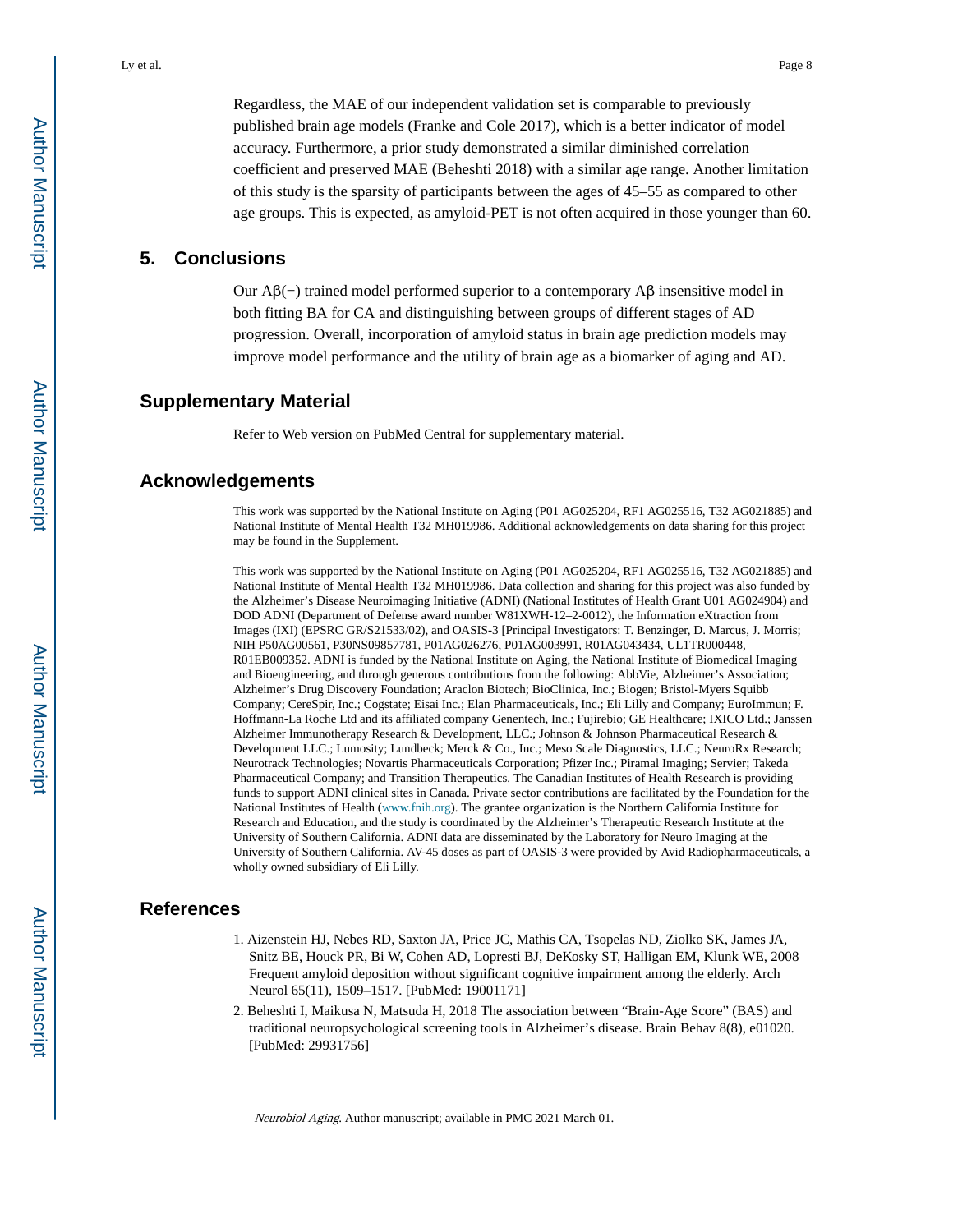- 3. Bland JM, Altman DG, 2011 Correlation in restricted ranges of data. BMJ 342, d556. [PubMed: 21398359]
- 4. Bozoki AC, Zdanukiewicz M, Zhu DC, Alzheimer's Disease Neuroimaging I., 2016 The effect of beta-amyloid positivity on cerebral metabolism in cognitively normal seniors. Alzheimers Dement 12(12), 1250–1258. [PubMed: 27445158]
- 5. Cole JH, Annus T, Wilson LR, Remtulla R, Hong YT, Fryer TD, Acosta-Cabronero J, Cardenas-Blanco A, Smith R, Menon DK, Zaman SH, Nestor PJ, Holland AJ, 2017 Brain-predicted age in Down syndrome is associated with beta amyloid deposition and cognitive decline. Neurobiol Aging 56, 41–49. [PubMed: 28482213]
- 6. Cole JH, Franke K, 2017 Predicting Age Using Neuroimaging: Innovative Brain Ageing Biomarkers. Trends Neurosci 40(12), 681–690. [PubMed: 29074032]
- 7. Cole JH, Leech R, Sharp DJ, Alzheimer's Disease Neuroimaging I., 2015 Prediction of brain age suggests accelerated atrophy after traumatic brain injury. Ann Neurol 77(4), 571–581. [PubMed: 25623048]
- 8. Gaser C, Franke K, Kloppel S, Koutsouleris N, Sauer H, Alzheimer's Disease Neuroimaging I., 2013 BrainAGE in Mild Cognitive Impaired Patients: Predicting the Conversion to Alzheimer's Disease. PLoS One 8(6), e67346. [PubMed: 23826273]
- 9. Jack CR Jr., Knopman DS, Jagust WJ, Petersen RC, Weiner MW, Aisen PS, Shaw LM, Vemuri P, Wiste HJ, Weigand SD, Lesnick TG, Pankratz VS, Donohue MC, Trojanowski JQ, 2013 Tracking pathophysiological processes in Alzheimer's disease: an updated hypothetical model of dynamic biomarkers. Lancet Neurol 12(2), 207–216. [PubMed: 23332364]
- 10. Liem F, Varoquaux G, Kynast J, Beyer F, Kharabian Masouleh S, Huntenburg JM, Lampe L, Rahim M, Abraham A, Craddock RC, Riedel-Heller S, Luck T, Loeffler M, Schroeter ML, Witte AV, Villringer A, Margulies DS, 2017 Predicting brain-age from multimodal imaging data captures cognitive impairment. Neuroimage 148, 179–188. [PubMed: 27890805]
- 11. Lim HK, Nebes R, Snitz B, Cohen A, Mathis C, Price J, Weissfeld L, Klunk W, Aizenstein HJ, 2014 Regional amyloid burden and intrinsic connectivity networks in cognitively normal elderly subjects. Brain 137(Pt 12), 3327–3338. [PubMed: 25266592]
- 12. Mattsson N, Insel PS, Nosheny R, Tosun D, Trojanowski JQ, Shaw LM, Jack CR Jr., Donohue MC, Weiner MW, Alzheimer's Disease Neuroimaging I., 2014 Emerging beta-amyloid pathology and accelerated cortical atrophy. JAMA Neurol 71(6), 725–734. [PubMed: 24781145]
- 13. Sperling RA, Aisen PS, Beckett LA, Bennett DA, Craft S, Fagan AM, Iwatsubo T, Jack CR Jr., Kaye J, Montine TJ, Park DC, Reiman EM, Rowe CC, Siemers E, Stern Y, Yaffe K, Carrillo MC, Thies B, Morrison-Bogorad M, Wagster MV, Phelps CH, 2011 Toward defining the preclinical stages of Alzheimer's disease: recommendations from the National Institute on Aging-Alzheimer's Association workgroups on diagnostic guidelines for Alzheimer's disease. Alzheimers Dement 7(3), 280–292. [PubMed: 21514248]
- 14. Schrouff J, Rosa MJ, Rondina JM, Marquand AF, Chu C, Ashburner J, Phillips C, Richiardi J, Mourao-Miranda J, 2013 PRoNTo: pattern recognition for neuroimaging toolbox. Neuroinformatics 11(3), 319–337. [PubMed: 23417655]
- 15. Smith S, Vidaurre D, Alfaro-Almagro F, Nichols T, Miller K, 2019 Estimation of brain age delta from brain imaging. Neuroimage.
- 16. Ten Kate M, Visser PJ, Bakardjian H, Barkhof F, Sikkes SAM, van der Flier WM, Scheltens P, Hampel H, Habert MO, Dubois B, Tijms BM, 2018 Gray Matter Network Disruptions and Regional Amyloid Beta in Cognitively Normal Adults. Front Aging Neurosci 10, 67. [PubMed: 29599717]
- 17. Vipin A, Ng KK, Ji F, Shim HY, Lim JKW, Pasternak O, Zhou JH, Alzheimer's Disease Neuroimaging I., 2019 Amyloid burden accelerates white matter degradation in cognitively normal elderly individuals. Hum Brain Mapp 40(7), 2065–2075. [PubMed: 30604903]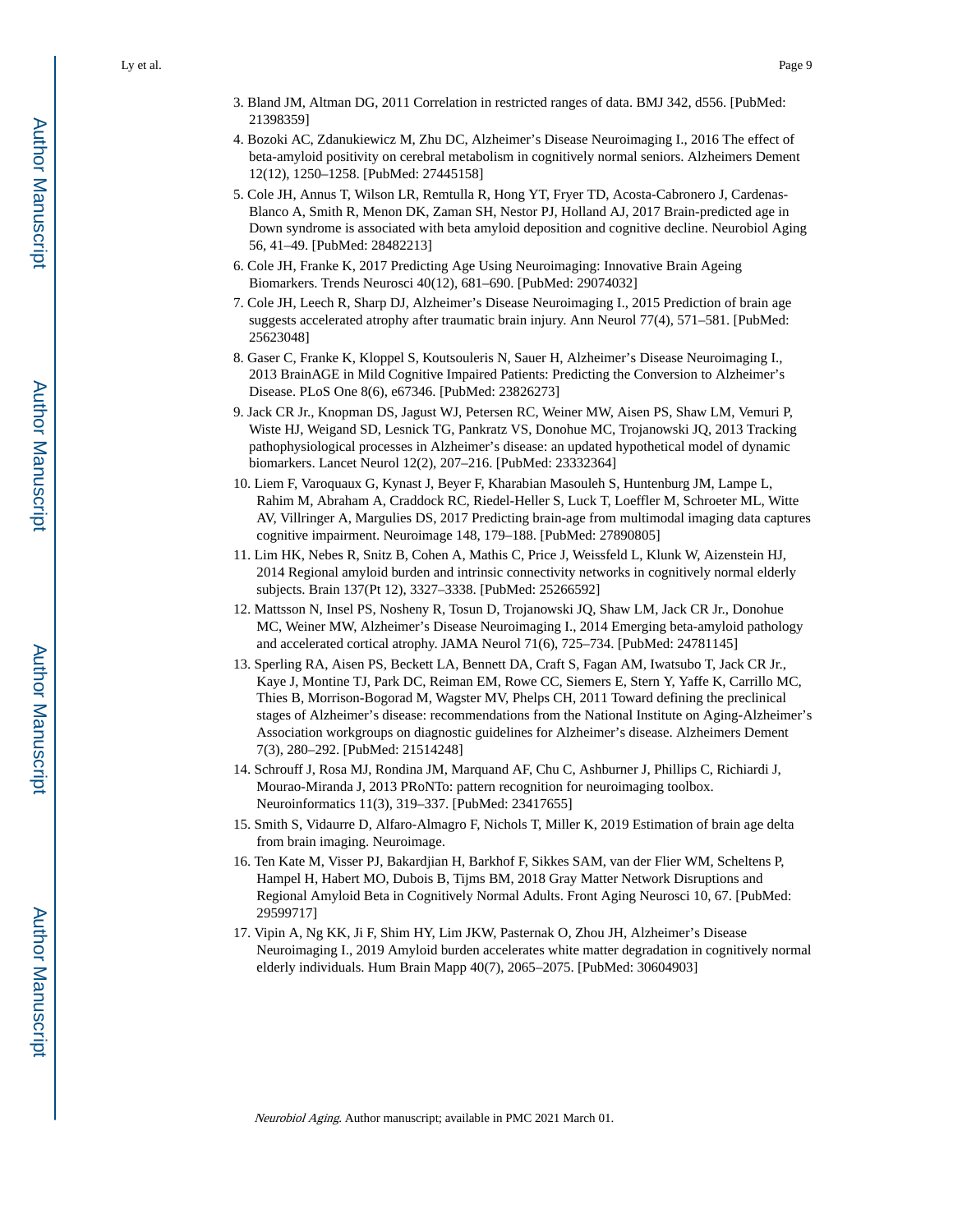



**Figure 1 - Multivariable linear regression for brain age models show benefits of A**β**(−) training:** Plots for the test group regression lines of brain age over chronological age for both the Aβ insensitive and  $\text{A}\beta$ (–) trained models are shown for AD diagnostic groups (top) and amyloid status in the CN group (bottom). An identity line is also provided (dotted black). The  $\mathsf{A}\beta$ (−) trained model shows incremental differences between diagnostic groups and CN subgroups following AD progression while the Aβ insensitive model does not.